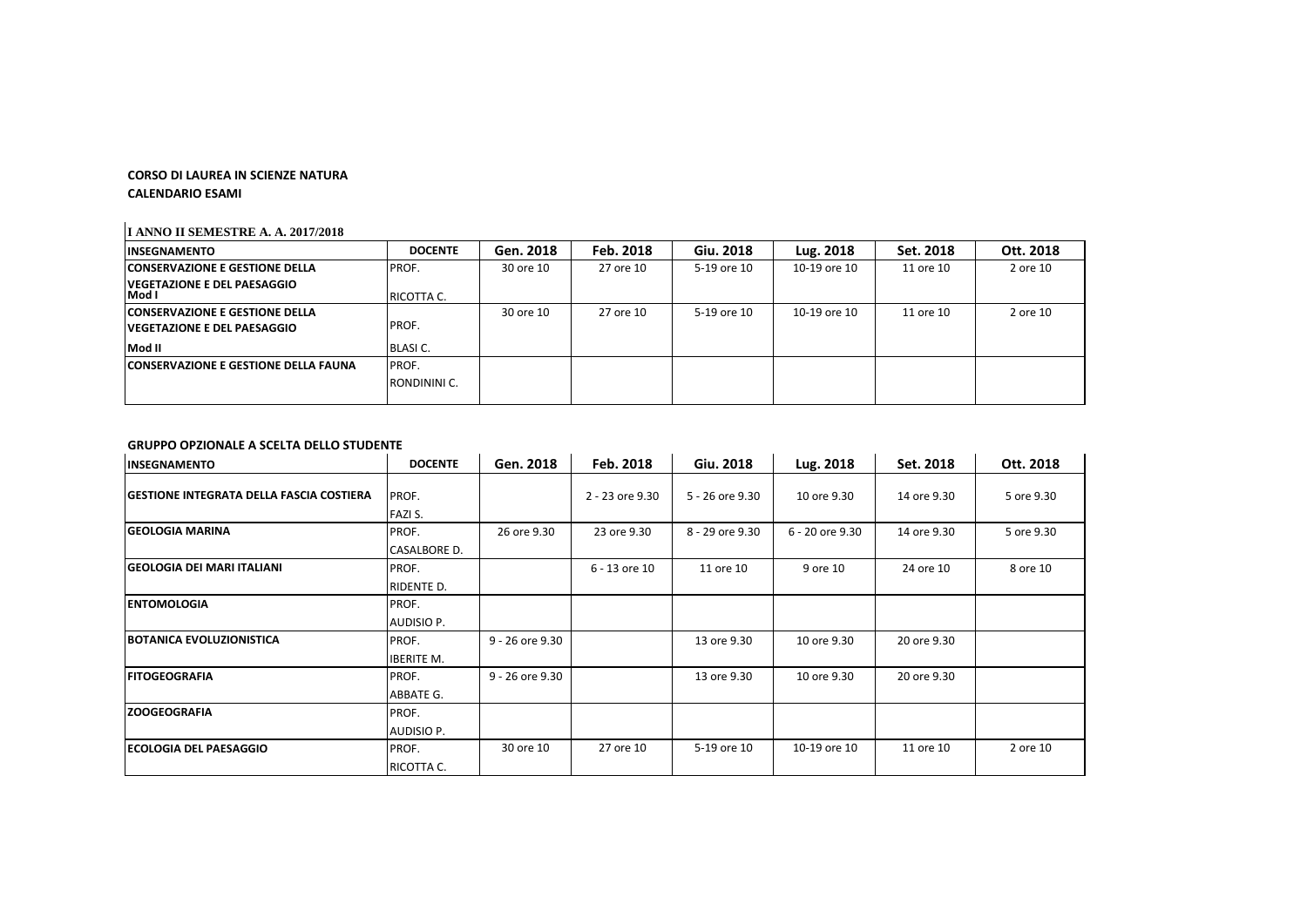| <b>BIODIVERSITA' VEGETAZIONE E VALORIZZAZIONE IPROF.</b> |                      | 30 ore 10   | 27 ore 10     | 5 ore 10        | 26 ore 10       | 11 ore 10     | 2 ore 10      |
|----------------------------------------------------------|----------------------|-------------|---------------|-----------------|-----------------|---------------|---------------|
| <b>VALORIZZAZIONE DEI SISTEMI RURALI</b>                 | CAPOTORTI G.         |             |               |                 |                 |               |               |
| <b>BIOLOGIA VEGETALE APPLICATA</b>                       | PROF.                |             |               |                 |                 |               |               |
|                                                          | CELESTI L.           |             |               |                 |                 |               |               |
| <b>IECOLOGIA UMANA E STORIA NATURALE DEI</b>             | PROF.                |             |               |                 |                 |               |               |
| <b>PRIMATI</b>                                           | MANZI G.             |             |               |                 |                 |               |               |
| <b>ELEMENTI DI MICROPALEONTOLOGIA</b>                    | <b>PROF.</b>         |             | 7 - 21 ore 10 | 15 ore 10       | 18 ore 10       | 11 - 21 ore 9 | 3 ore 9       |
|                                                          | DI BELLA L.          |             |               |                 |                 |               |               |
| <b>IDINAMICA DEI LITORALI</b>                            | <b>IPROF.</b>        | 26 ore 9.30 | 23 ore 9.30   | 8 - 29 ore 9.30 | 6 - 20 ore 9.30 | 14 ore 9.30   | 5 ore 9.30    |
|                                                          | <b>CASALBORE D.</b>  |             |               |                 |                 |               |               |
| <b>CONSERVAZIONE DELLE RISORSE FORESTALI</b>             | PROF.                | 23 ore 10   | 6 - 20 ore 10 | 4 - 25 ore 10   | 9 ore 10        | 11 ore 10     | 2 - 23 ore 10 |
|                                                          | <b>BURRASCANO S.</b> |             |               |                 |                 |               |               |

## **APPELLI STRAORDINARI**

| <b>INSEGNAMENTO</b>                             | <b>DOCENTE</b> | Apr. 2018   | <b>Nov. 2018</b> |
|-------------------------------------------------|----------------|-------------|------------------|
| <b>CONSERVAZIONE E GESTIONE DELLA</b>           | PROF.          | 10 ore 10   | 12 ore 10        |
| <b>IVEGETAZIONE E DEL PAESAGGIO</b>             |                |             |                  |
| Mod I                                           | RICOTTA C.     |             |                  |
| <b>CONSERVAZIONE E GESTIONE DELLA</b>           |                |             |                  |
| <b>IVEGETAZIONE E DEL PAESAGGIO</b>             | PROF.          |             |                  |
| Mod II                                          | BLASI C.       |             |                  |
| <b>CONSERVAZIONE E GESTIONE DELLA FAUNA</b>     | PROF.          |             |                  |
|                                                 | RONDININI C.   |             |                  |
| <b>GESTIONE INTEGRATA DELLA FASCIA COSTIERA</b> |                | 3 ore 9.30  | 6 ore 9.30       |
|                                                 | FAZI S.        |             |                  |
| <b>GEOLOGIA MARINA</b>                          | PROF.          | 13 ore 9.30 | 9 ore 9.30       |
|                                                 | CASALBORE D.   |             |                  |